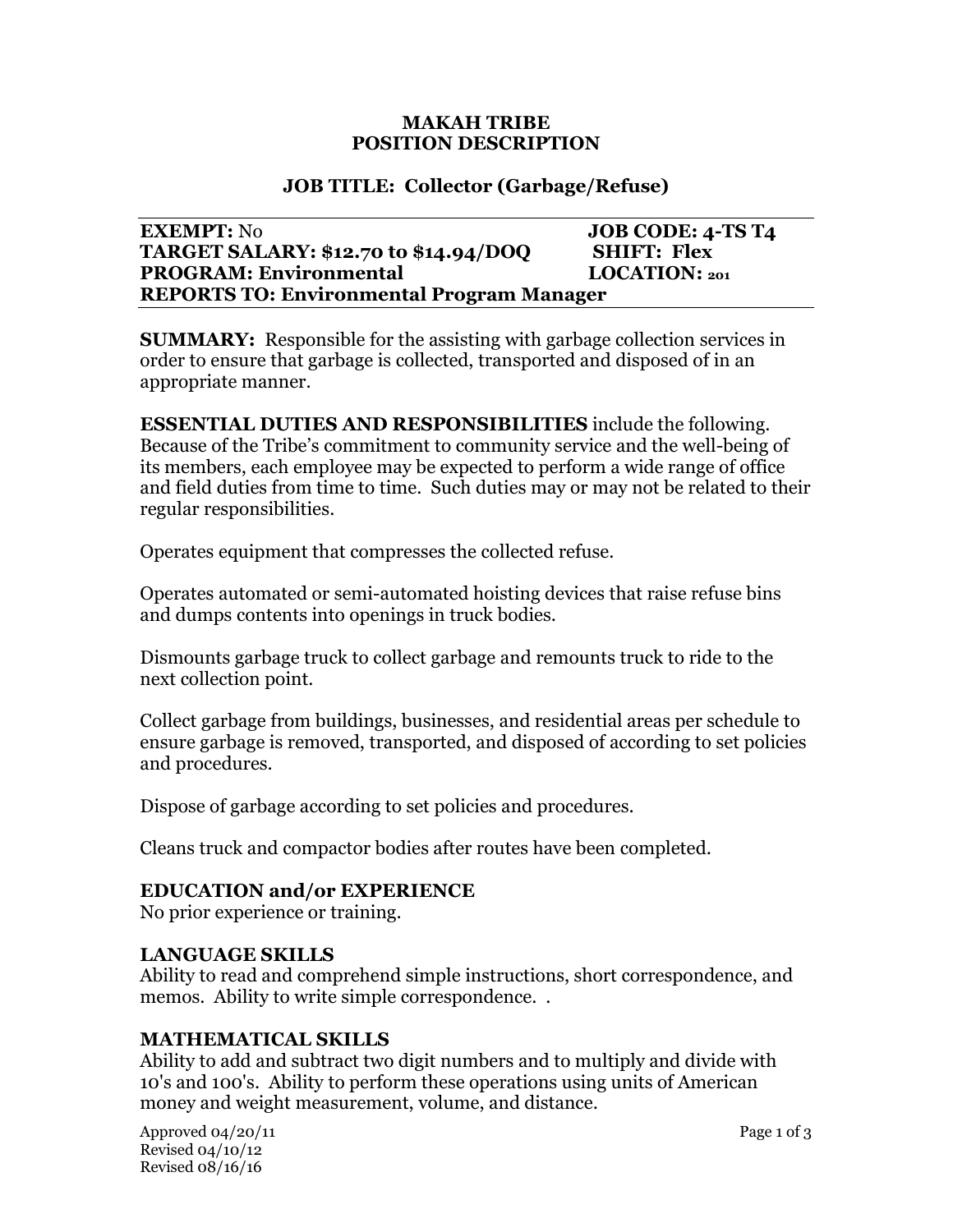## **REASONING ABILITY**

Ability to apply common sense understanding to carry out detailed but uninvolved written or oral instructions. Ability to deal with problems involving a few concrete variables in standardized situations.

## **CERTIFICATES, LICENSES, REGISTRATIONS**

Must have a valid Washington state Drivers license and insurable. A certified copy of an individual's driving records for the past three years of operation, obtained from the Department of Motor Vehicles in the state in which the driver's license is issued will be conduct upon hire.

This position is classified as a sensitive Tribal position. Therefore, applicant must submit to and clear a pre-employment criminal background check.

# **OTHER QUALIFICATIONS**

### **OTHER SKILLS AND ABILITIES**

Must have knowledge of truck and equipment safety.

Must have knowledge of garbage collection and disposal.

Must have knowledge of equipment cleaning standards and procedures.

Must have the ability to operate required equipment in a safe and responsible manner.

Must submit to and clear a pre-employment alcohol and drug test and random testing, in accordance with the Drug and Alcohol-Free Workplace Act of 2002.

### **SPECIAL REQUIREMENT**

**Immunization Requirements:** Must be fully immunized against COVID-19 and provide documented proof of vaccination prior to employment.

### **PHYSICAL DEMANDS**

While performing the duties of this job, the employee is regularly required to perform physically strenuous work; lifting, pulling and managing heavy equipment and objects.

### **WORK ENVIRONMENT**

While performing the duties of this job, the employee is exposed to all different weather conditions including extreme cold and extreme heat. Employee is exposed to unpleasant sights and smells. Maybe exposed to dangerous and/or toxic substances and must take necessary precautions to protect eyes, nose and skill from irritations and infestations.

### **ACKNOWLEDGEMENT**

| Approved 04/20/11 | Page 2 of 3 |
|-------------------|-------------|
| Revised 04/10/12  |             |
| Revised 08/16/16  |             |